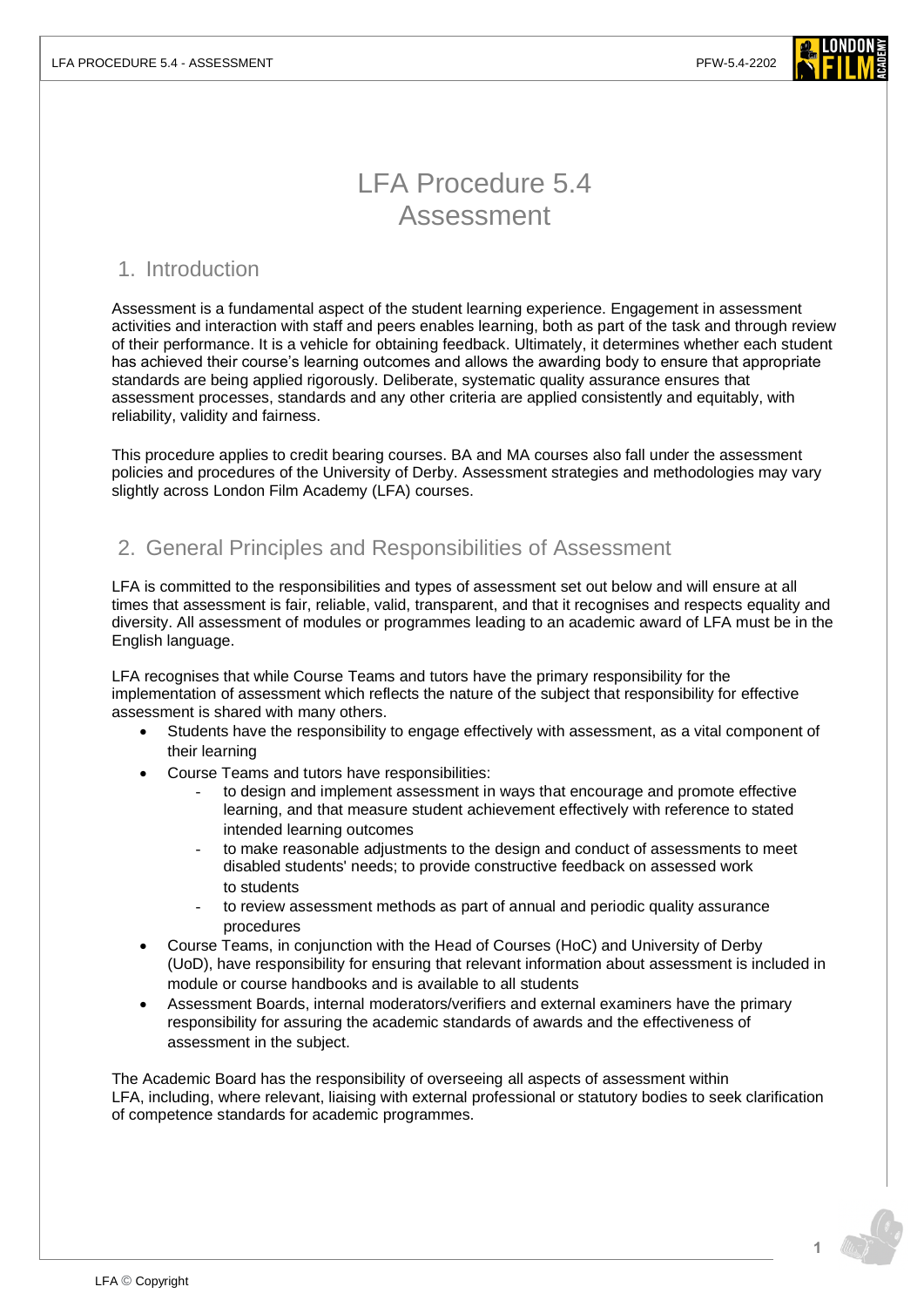

# 3. Types of Assessment

LFA encourages all students to understand the ways in which they are assessed so that they may engage with the process in a meaningful way. Whilst assessment tasks within higher education courses can vary, they are commonly understood to serve five distinct functions: diagnostic, formative, summative, collaborative and synoptic. These are defined as follows:

**Diagnostic assessment** is used to show a student's preparedness for a module or course and identifies, for the student and the tutor, any strengths and potential gaps in knowledge, understanding and skills expected at the start of the programme, or other possible problems. Particular strengths may lead to a formal consideration of accreditation of prior learning.

**Formative assessment** is designed to help students learn more effectively by giving them feedback on their performance and on how it can be improved and/or maintained. Reflective practice by students sometimes contributes to formative assessment and involves tutor and peer review of students practical media work, and the revision of work on the basis of feedback. This will take place during the delivery of a module and prior to a final submission.

**Self-assessment** takes place as a natural process during the critiques and tutorials.

**Summative assessment** is used to indicate the extent of a learner's success in meeting the assessment criteria. This occurs on completion of each module and is based on the extent to which the students have met the learning outcomes. Students will be asked to submit work in a variety of formats which may include practical media work in film, photography, installation or some other form, written research plus a reflective critical statement, or a report/portfolio plus documentation.

**Collaborative assessment** is where two or more students work collaboratively. The process of project management and assessment will be subject to a range of checks and balances to ensure marks are apportioned fairly. The principle focus will be to determine 'who did what' and 'when' in relation to the learning outcomes. This is achieved through a range of observations during the project. At the point of submission, students will also be asked to complete a written 'self' and 'peer' assessment. Within some courses, especially Filmmaking, collaborative assessment may be an important element.

**Synoptic assessment** encourages students to combine elements of their learning from different parts of a programme and to show their accumulated knowledge and understanding of a topic or subject area. A synoptic assessment normally enables students to show their ability to integrate and apply their skills, knowledge and understanding across the programme as a whole.

**Peer Review** is used as one way of evaluating teaching delivery rather than teaching content. Observation also allows, facilitates and encourages course level and departmental level reflection and discussion on a wider range of teaching practices and processes such as assessment.

# 4. Conduct of assessment

### 4.1 Appropriateness of assessment

LFA strives to ensure that assessment is designed to reflect the intended learning outcomes of the module and the course. This should take account of:

- relevant QAA subject benchmark(s)
- relevant level descriptors of the Framework for Higher Education Qualifications (FHEQ)
- any relevant professional / statutory / regulatory body (PSRB) requirements
- the principles of inclusive assessment practice.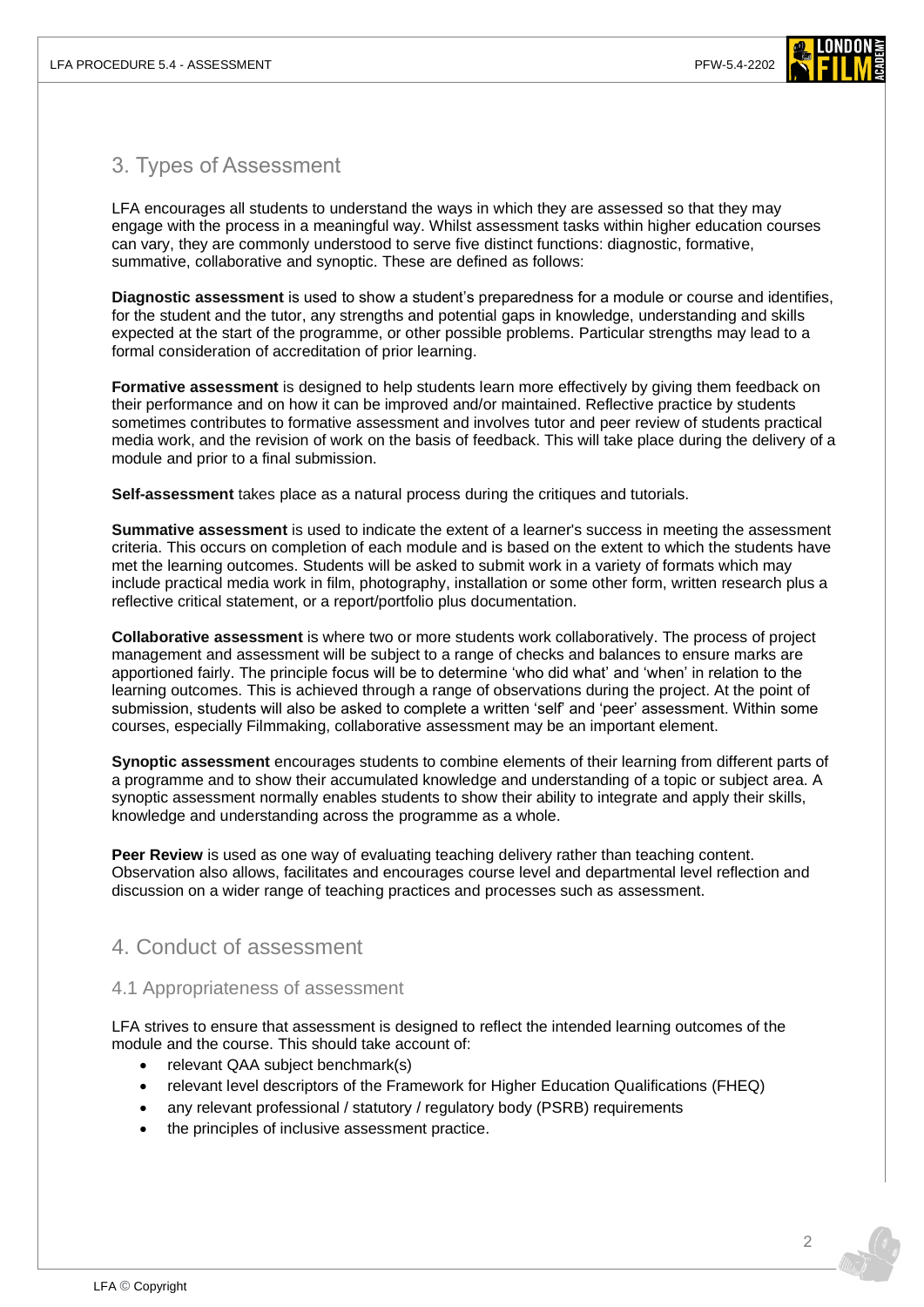

#### 4.2 Scheduling and amount of assessment

The student workload associated with assessment, both completion of coursework assignments and preparation for examinations, is directly related to the credit rating of the module. For example, a 20 credit module relates to 200 hours of notional hours on all activities associated with the module. When scheduling assessment, LFA will take into account students' overall work load in the context of the termly structure. Students will be provided with information regarding submission deadlines to enable them to plan and prepare effectively. Course Teams will assist students through effective reminders.

# 5. Conduct of assessment for Diplomas

### 5.1 Marking criteria for Diplomas

The criteria for assessment are explicitly laid out within the assignment briefs. The criteria will include the following:

- explanation of the LFA's graded assessment criteria (e.g. Pass, Merit, Distinction, Fail) in the context of the subject (if applicable)
- explanation of the assessment weighting and criteria to be applied for each module and/or component of assessment (if applicable.)

Re-assessment, re-submission and resitting students are provided with clear information for each module about what is required in order to achieve a pass in that module as a whole. This information may be found in the Programme Specification, Module Descriptors and the module-specific Assignment Briefs and module handbooks.

Where a student fails to pass an assignment/practical/examination (i.e. they are '*referred*' in an assessment) on the first attempt they will be permitted two further attempts, the timing of which will be at the discretion of LFA. Re-sits may incur a charge see *[LFA Terms and Conditions](https://www.londonfilmacademy.com/LFA_Terms_Conditions.pdf)*. Re-sit attempts will have grades capped at the maximum PASS level. However, for the purposes of compensation and/or condonement it will be at the discretion of the Assessment Board to determine whether the actual grade achieved in a re-sit attempt may be used to compensate/condone underachievement in other subjects.

### 5.2 Disabled students

Through its *[Equal Opportunities Policy](https://www.londonfilmacademy.com/policies-regulations)* on the LFA website, LFA will ensure that disabled students and those with special educational needs are not discriminated against during the assessment process. LFA designs assignment briefs to allow for reasonable adjustments so as to provide students with special needs the same opportunity as their peers to demonstrate achievement of learning outcomes. This may involve making adjustments to the type, scheduling, delivery or marking of the assessment in the context of maintenance of academic standards

Students should note that as LFA is a private institution, students needing to access additional and/or external services to aid the provision of the above may be required to self-finance. Adjustments and/or alternative assessment and examination arrangements reflecting the needs of disabled students should be implemented when necessary. Such arrangements are dependent upon registration with the Course Leader, who will organise a formal agreement and the development of an agreed Inclusion Plan - see *[LFA Procedure 3.3 –](https://www.londonfilmacademy.com/LFA_Procedure_3.3_Inclusion.pdf) Inclusion*.

#### 5.3 Feedback to students on their performance

Course Teams will provide assessment feedback to students in appropriate and timely ways that promote learning and facilitate improvement.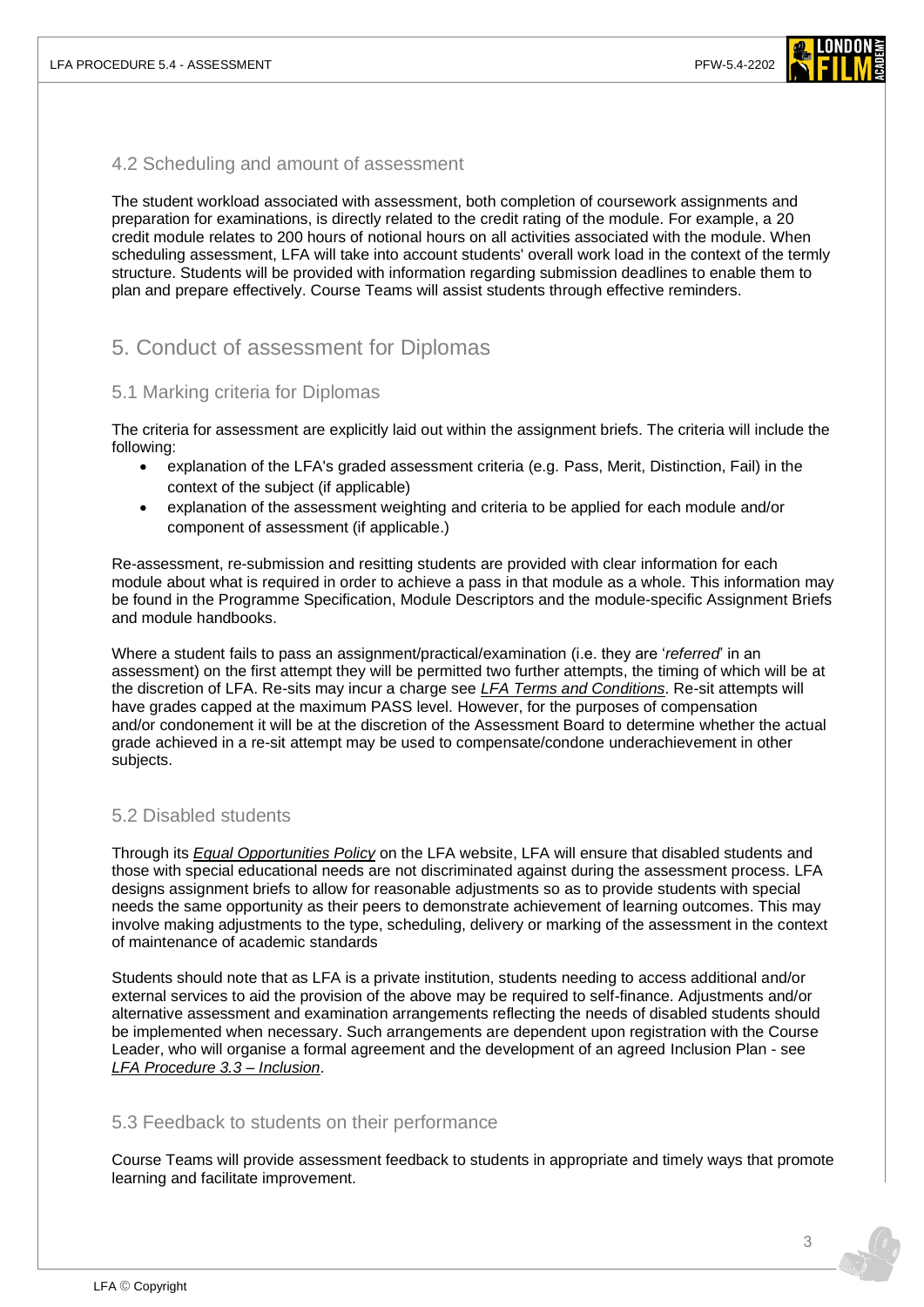

#### 5.4 Retention and disposal of assessed work

LFA securely retains all assessed work to allow for internal verification, moderation by external examiners and so that it is available as evidence in case of a student appeal. It is expected that assessed work will be retained for at least one calendar year following the date of the Assessment Board at which grades were awarded. After this, Course Leaders should ensure that it is disposed of in an appropriate manner.

#### 5.5 Marking and reporting assessment

LFA aims to provide students with the details of their assessments in a manner that is easy for them, and other interested parties, to understand. This ensures that students receive assessment reports that are fair, consistent and broadly comparable across different subject areas. The nature of the assessment process for any particular module (or course) is considered in the normal module approval process and reviewed periodically as part of the course review process. Students should be aware that all assessments go through a process of internal verification and external examination to ensure that the principles of fairness and accuracy have been applied equally to all students.

#### 5.6 Reporting results of re-sits or re-submissions

If a module is not passed at first attempt, the student transcript will show the number of attempts at the module. Re-sit or re-submissions will be marked and the grade reported as normal.

#### 5.6 Compensation and condonement

This is the process by which an Assessment Board may decide that a strong performance by a student in one part of the curriculum may be used as the basis for the award of credit in respect of a failed performance elsewhere (compensation). Or, an Assessment Board, in consideration of the overall performance of a student, decides that without incurring a penalty, a part of the programme that has been failed need not be redeemed (condonement).

Decisions by the Assessment Board regarding compensation or condonement are informed by professional judgment and specific information relating to each case. To ensure transparency the following will be applied:

- Each case must be considered on an individual basis.
- The external examiner(s) must agree with each proposal.
- Individual decisions, and the basis of justification, must be recorded in the minutes of the Assessment Board.
- Both the original grade allocated to the module and the suffix applied after compensation or condonement will be reported by Course Leader or Coordinator.
- The student's transcript will also show the 'original' grade plus suffix 'flag', and the award of credit for the relevant module, with a footnote explaining that credit was awarded by compensation/condonement.

Some restrictions in compensation or condonement may apply due to accreditation requirements of relevant professional, statutory or regulatory bodies (PSRBs) which the Assessment Board may wish to consider.

#### 5.7 Extenuating circumstances (including medical evidence)

Assessment Boards must take account of extenuating circumstances affecting a student's performance. Where circumstances beyond a student's control impact negatively on an assessment opportunity the student may submit a claim for exceptional extenuating circumstances. In the case of illness, a medical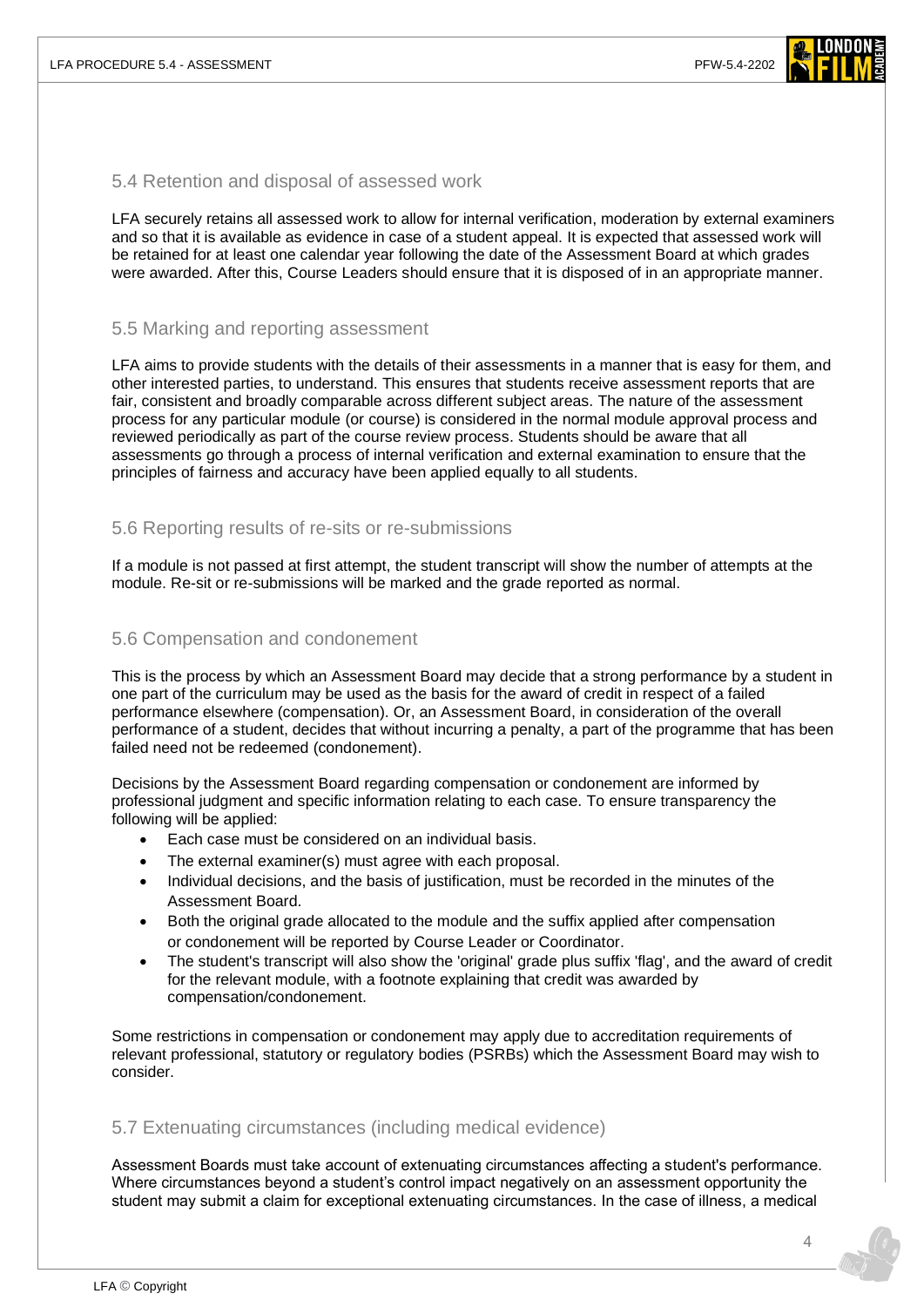

certificate must be submitted to the Diploma Team either before an assessment or within seven days thereafter.

Exceptional extenuating circumstances may apply in one of the following circumstances:

- Where severe circumstances prevent a student from taking or completing a module.
- Where a student is unable to attend a formal examination.
- Where exceptional extenuating circumstances can be shown to have affected a student's performance in assessment.

In such circumstances one of the following solutions, as appropriate:

- The student is allowed to repeat the module.
- A deferred examination is allowed.
- An opportunity to undertake a fresh assessment at the next assessment point. In such circumstances, the assessment undertaken will be different to the original assessment.
- In exceptional cases for students completing their studies in that academic year it may be appropriate to discount the affected assessment in the student's overall profile.

If a student needs to apply for exceptional extenuating circumstances email Head of Courses [hoc@londonfilmacademy.com](mailto:hoc@londonfilmacademy.com) with details of the extenuating circumstances and supporting evidence prior to the assessment taking place.

Students can appeal against the outcome of Exceptional Extenuating Circumstances outcome. The request for 'further evidence' to support an EEC application does not constitute an outcome.

Such appeals must be submitted via the *[LFA Procedure 6.4 Academic appeals](https://www.londonfilmacademy.com/LFA_Procedure_6.4_Academic_appeals.pdf)* within ten working days of the outcome of the EEC decision being communicated to the student.

#### 5.8 Internal and external verification

Internal verification will take place for all assessments which count towards a student's award. The internal verifier will be someone other than the module leader/first marker and who holds a reasonable knowledge of the subject at the level in question. The process will consider the following points:

- Does the assessment clearly offer the opportunity to demonstrate that published learning outcomes have been satisfied?
- Does the assessment promote and encourage learning?
- Is the marking fair, rigorous and does it reflect the intended learning outcomes of the module and standards?
- Comments on general performance by students: what did they do well? what did they do not so well?
- Extent of work considered, ranging from all work for all students, through to sampling.

Feedback provided by the internal verifier may be included in the review of the learning module and assignment brief. Once internally verified the documents will be sent to the external examiner for external verification.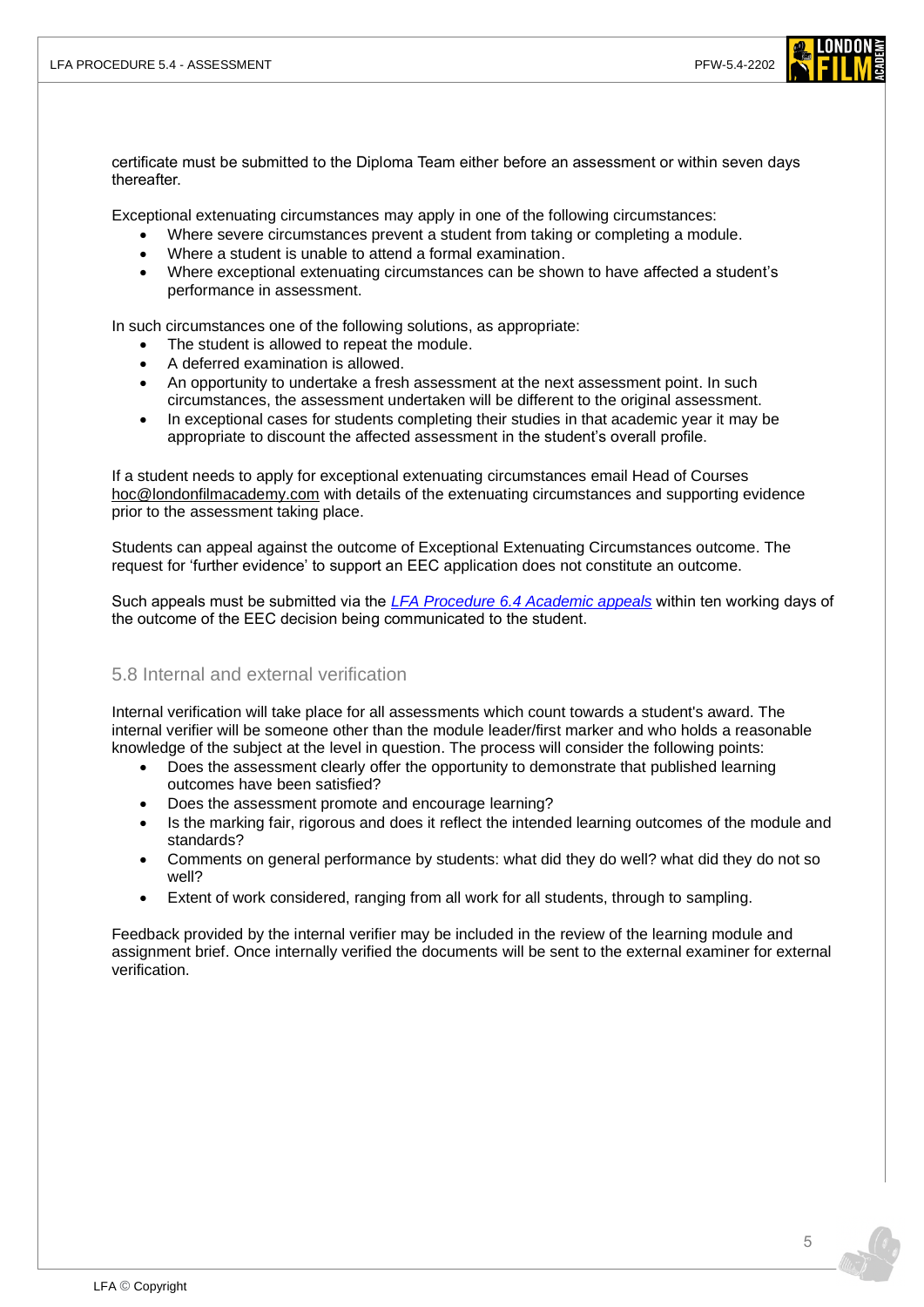

# 6. Conduct of assessment for the BA and MA

Please refer to University of Derby's *[Academic Regulations](https://www.derby.ac.uk/about/academic-regulations/)* for full guidance on assessment policies and procedures.

#### 6.1 Marking criteria for the BA (Hons) and MA Courses

All assignments on the BA and MA will be assessed against the University of Derby Undergraduate or Postgraduate Marking Scale. This is available in the *[Assessment Regulations for](https://www.derby.ac.uk/about/academic-regulations/assessment-regulations-for-undergraduate-programmes/)  [Undergraduate](https://www.derby.ac.uk/about/academic-regulations/assessment-regulations-for-undergraduate-programmes/) Programmes* and *Assessment [Regulations for Postgraduate](https://www.derby.ac.uk/about/academic-regulations/assessment-regulations-for-postgraduate-programmes/) Programmes*. A copy of the marking scale will be included on assignment briefs, as well on UoD's Blackboard.

#### 6.2 Marking and reporting assessment

LFA aims to provide students with the details of their assessments in a manner that is easy for students and other interested parties to understand. This will ensure that students receive assessment reports that are fair, consistent and broadly comparable across different subject areas. The nature of the assessment process for any particular module (or programme) is considered in the normal module approval process and reviewed periodically as part of the programme review process. Students should be aware that all assessments go through a process of internal verification and external examination to ensure that the principles of fairness and accuracy have been applied equally to all students.

#### 6.3 Referrals

A referral is an opportunity to make good an element of the module that a student has failed. This may be a piece of coursework, an examination or both. It means a student doesn`t have to re-take a module, just repeat the element (coursework, exam or both) that was failed. If passed, the grade for that element will be capped to 40%. If the referral opportunity is failed, the student will need to retake the module in its entirety and this will be capped to 40%.

If required, referrals will be offered to students individually. Only one referral opportunity is offered per element. If passed, the grade for that element will be capped to 40%. If the referral opportunity is failed, it will be necessary to retake the module in its entirety and this will be capped to 40%. Please note that if students do not submit a component of coursework, they will receive an NS (Non submission) grade.

Under normal circumstances a student will not be offered a referral where an NS grade has been recorded for the coursework component.

#### 6.4 Exceptional extenuating circumstances (EEC)

Where circumstances beyond a student`s control impact negatively on an assessment or mean that they are unable to submit an assessment on time, they can submit a claim for exceptional extenuating circumstances (EEC). If approved, the claim will normally mean that they can take the assessment again without any penalties. Successful exceptional extenuating circumstances claims, however, cannot be used as an alternative to complete the assessment and achieving the required learning outcomes.

Full details of the EEC process and the forms needed to request an extension are available *[here.](https://www.derby.ac.uk/about/academic-regulations/exceptional-extenuating-circumstances/)*

#### 6.5 External Review

All summative assessments, i.e. those which count towards a student's award, will be reviewed by module tutors at the University of Derby. Assessments undergo Internal Moderation and External